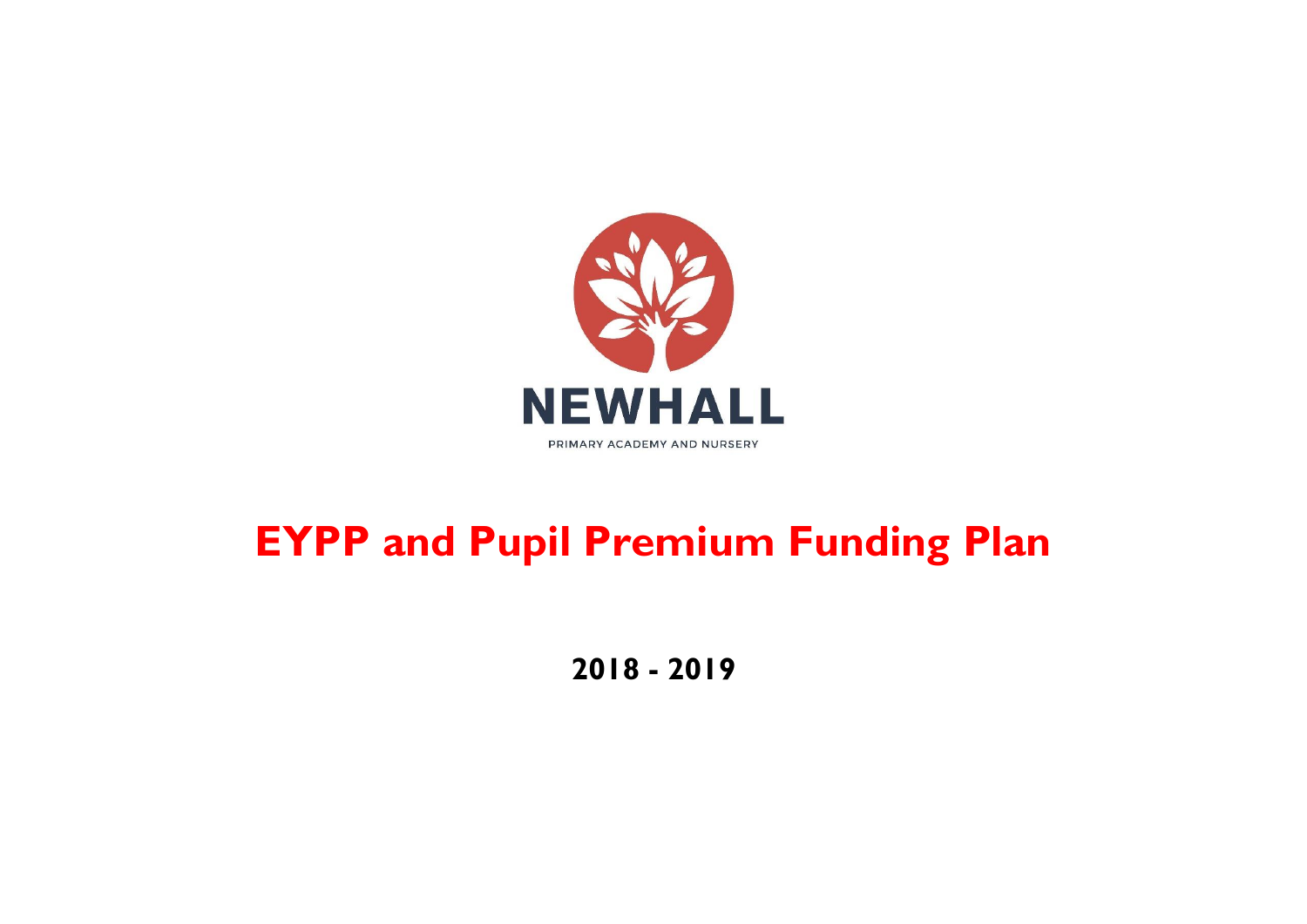### **Newhall Primary Academy and Nursery EYPP and Pupil Premium Funding**

From April 2015, settings in England have access to the Early Years Pupil Premium (EYPP) to support disadvantaged 3- and 4-year-olds. Although the government is not specifying how this should be used, settings will need to be able to demonstrate to Ofsted that they are using it to help close the gap between the attainment of the most disadvantaged children and their peers.

The Pupil Premium is funding paid to the academy by means of a specific grant based on school census figures for pupils registered as currently eligible for free school meals (FSM) or those who have received free school meals in the past (Ever 6 or Pupil Premium). For Looked After Pupils the pupil premium was calculated using the Pupils Looked After data returns (SSDA903). From April 2014 pupils who are adopted, and those under special guardianship or residential care orders will also be eligible for the premium. A premium for pupils whose parents are currently serving in the armed forces has also been introduced.

The Pupil Premium is additional to main school funding and will be used by Newhall Primary Academy and Nursery to address any underlying inequalities and 'narrow the gap' in attainment, emotional and social wellbeing identified for eligible pupils. The funding is used strategically according to need and not 'per head' (Jill Jones HMI, 2013).

# **Objectives for EYPP and Pupil Premium at Newhall Primary Academy and Nursery**

- The EYPP and Pupil Premium will be used to provide additional educational support to improve the progress and raise the standard of achievement for identified pupils.
- The funding will be used to narrow and close the gap between the achievement of these pupils and their peers.
- As far as is possible, the nursery and school will use the additional funding to address any underlying inequalities between pupils eligible for Pupil Premium and others.
- The nursery and school will ensure the funding reaches the pupils who need it most and that it makes a significant impact on their education and lives.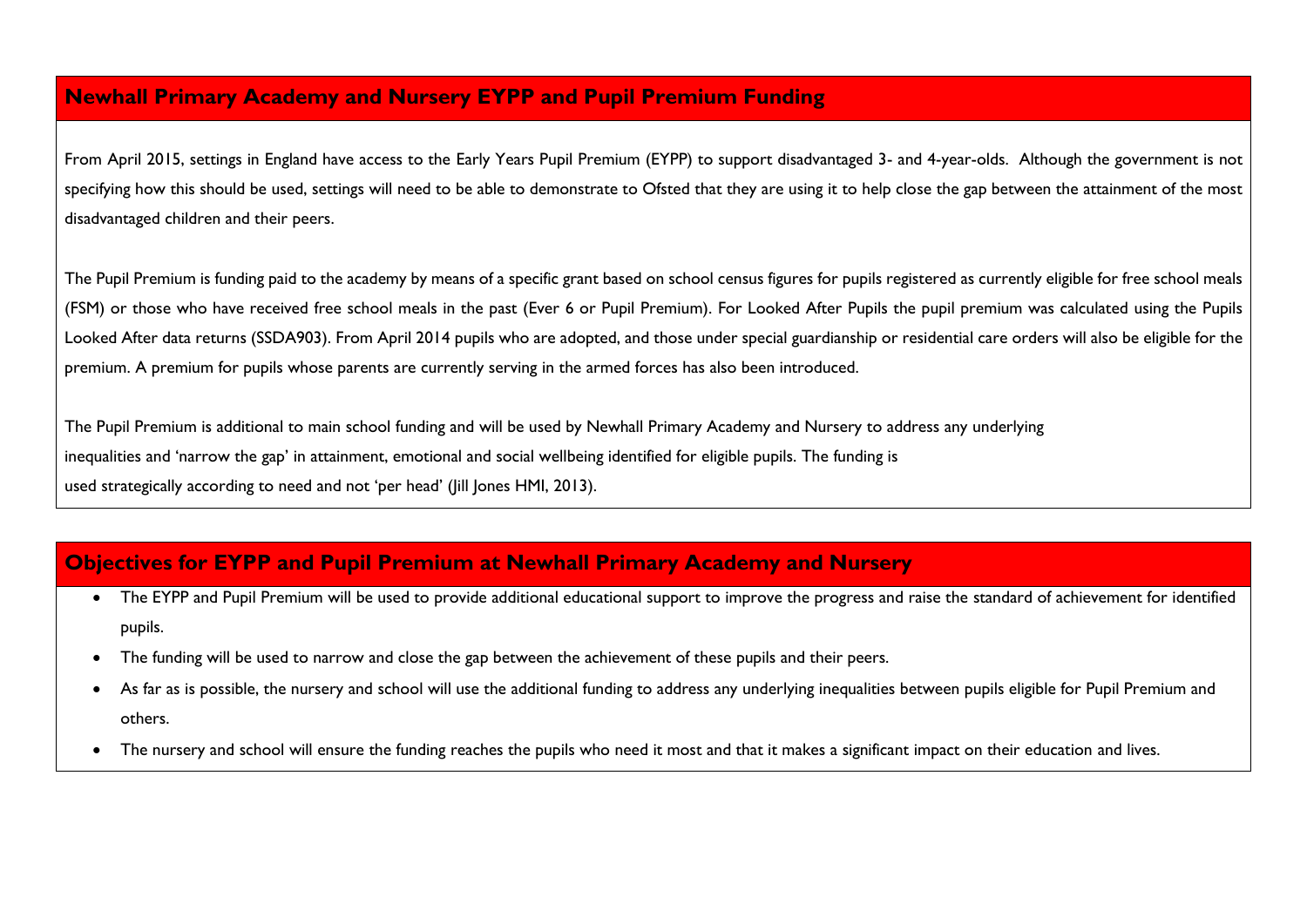## **Accountability**

The Head Teacher, Nursery Manager and Senior Leadership Team will regularly monitor, evaluate and review the strategies and interventions put in place for Pupil Premium and report to the Governing Body on its progress and impact.

| <b>Estimated Pupil Premium Funding 2018/2019</b> |       |  |  |  |  |
|--------------------------------------------------|-------|--|--|--|--|
| Carry forward:                                   |       |  |  |  |  |
| Estimated budget EYPP 2018/2019                  | £175  |  |  |  |  |
| Estimated budget Pupil Premium 2018/2019:        | £2300 |  |  |  |  |
| TOTAL Pupil Premium budget:                      | £2475 |  |  |  |  |

#### **Rationale behind 2018/2019 Planned Expenditure (To be planned following Baseline Assessments)**

- . Baseline showed that 100% Pupil Premium children entered school below the expectation for their age, especially in reading, writing, speaking and listening and number.
- Although there is a small number of Pupil Premium children at Newhall, it is essential that they are able to access the before and after school care and other enrichment activities offered.

| <b>Pupil Premium Grant Planned Expenditure 2018/2019</b> |                     |      |             |                     |                       |                 |                  |
|----------------------------------------------------------|---------------------|------|-------------|---------------------|-----------------------|-----------------|------------------|
| <b>Objective</b>                                         | <b>Activity</b>     | Cost | Who is it   | <b>Expected</b>     | <b>Review I</b>       | <b>Review 2</b> | <b>Review 3</b>  |
|                                                          |                     |      | focused on? | impact              | <b>Dec 2018</b>       | Mar 2019        | <b>July 2019</b> |
| To reduce the                                            | Additional targeted | £500 | Reception   | 100% PP children on | 0% PP children        | 33% PP children | 33% PP children  |
| gap in attainment                                        | phonics in the      |      |             | track for age       | on track for          | on track for    | achieved         |
| in reading.                                              | afternoon.          |      |             | related.            | Reading ELG.          | Reading ELG.    | Reading ELG.     |
|                                                          |                     |      |             | If not, then above  | Average 0.5           | Average 3 Steps | Average 3 Steps  |
|                                                          |                     |      |             | expected progress   | <b>Steps Progress</b> | Progress made.  | Progress made.   |
|                                                          |                     |      |             | made.               | made. (-0.5           | $(+1$ above     | $(+1$ above      |
|                                                          |                     |      |             |                     | below expected,       |                 |                  |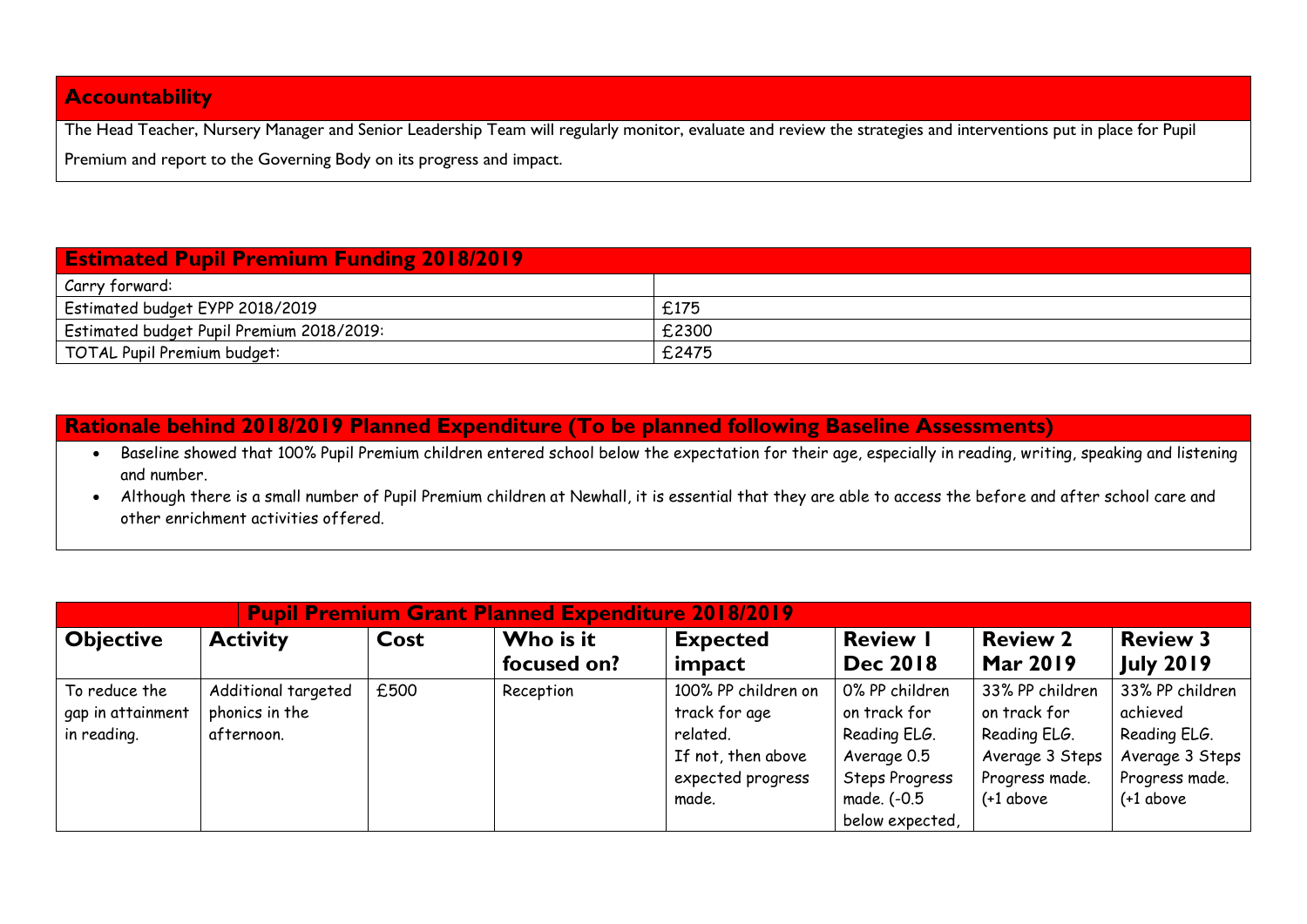|                   |                      |      |           |                     | -0.7 below All        | expected, -0.4        | expected, -0.4    |
|-------------------|----------------------|------|-----------|---------------------|-----------------------|-----------------------|-------------------|
|                   |                      |      |           |                     | Pupils)               | below All Pupils)     | below All Pupils) |
|                   |                      |      |           |                     | 0% PP children        | 33% PP children       | 33% PP children   |
|                   |                      |      |           |                     | are working at        | are working at        | are working at    |
|                   |                      |      |           |                     | age related in        | age related in        | age related in    |
|                   |                      |      |           |                     | Phonics. 0% have      | Phonics. 100%         | Phonics. 100%     |
|                   |                      |      |           |                     | made expected         | have made             | have made         |
|                   |                      |      |           |                     | progress in           | expected              | expected          |
|                   |                      |      |           |                     | Phonics.              | progress in           | progress in       |
|                   |                      |      |           |                     |                       | Phonics.              | Phonics.          |
| To reduce the     | Smaller group of     | £500 | Reception | 100% PP children on | 0% PP children        | 33% PP children       | 33% PP children   |
| gap in attainment | children for phonics |      |           | track for age       | on track for          | on track for          | achieved          |
| in reading.       | in the morning       |      |           | related.            | Reading ELG.          | Reading ELG.          | Reading ELG.      |
|                   | session.             |      |           | If not, then above  | Average 0.5           | Average 3 Steps       | Average 3 Steps   |
|                   |                      |      |           | expected progress   | <b>Steps Progress</b> | Progress made.        | Progress made.    |
|                   |                      |      |           | made.               | made. (-0.5           | $(+1$ above           | $(+1$ above       |
|                   |                      |      |           |                     | below expected,       | expected, -0.4        | expected, -0.4    |
|                   |                      |      |           |                     | -0.7 below All        | below All Pupils)     | below All Pupils) |
|                   |                      |      |           |                     | Pupils)               | 33% PP children       | 33% PP children   |
|                   |                      |      |           |                     | 0% PP children        | are working at        | are working at    |
|                   |                      |      |           |                     | are working at        | age related in        | age related in    |
|                   |                      |      |           |                     | age related in        | Phonics, 100%         | Phonics. 100%     |
|                   |                      |      |           |                     | Phonics. 0% have      | have made             | have made         |
|                   |                      |      |           |                     | made expected         | expected              | expected          |
|                   |                      |      |           |                     | progress in           | progress in           | progress in       |
|                   |                      |      |           |                     | Phonics.              | Phonics.              | Phonics.          |
| To reduce the     | Targeted support     | £750 | Reception | 100% PP children on | 0% PP children        | 33% PP children       | 33% PP children   |
| gap in attainment | using Wellcomm       |      | Nursery   | track for age       | on track for C        | on track for C        | achieved C and L  |
| in Communication  | programme.           |      |           | related.            | and L ELG.            | and L ELG.            | ELG. Average      |
| and Language.     |                      |      |           | If not, then above  | Average 0.8           | Average 3.7           | 3.7 Steps         |
|                   |                      |      |           | expected progress   | <b>Steps Progress</b> | <b>Steps Progress</b> | Progress made.    |
|                   |                      |      |           | made.               | made. (-0.2           | made. (+1.7           | $(+1.7$ above     |
|                   |                      |      |           |                     | below expected,       | above expected,       | expected, +0.5    |
|                   |                      |      |           |                     | = to All Pupils)      | +0.5 above All        | above All Pupils) |
|                   |                      |      |           |                     |                       | Pupils) 100% of       | 100% of EYPP      |